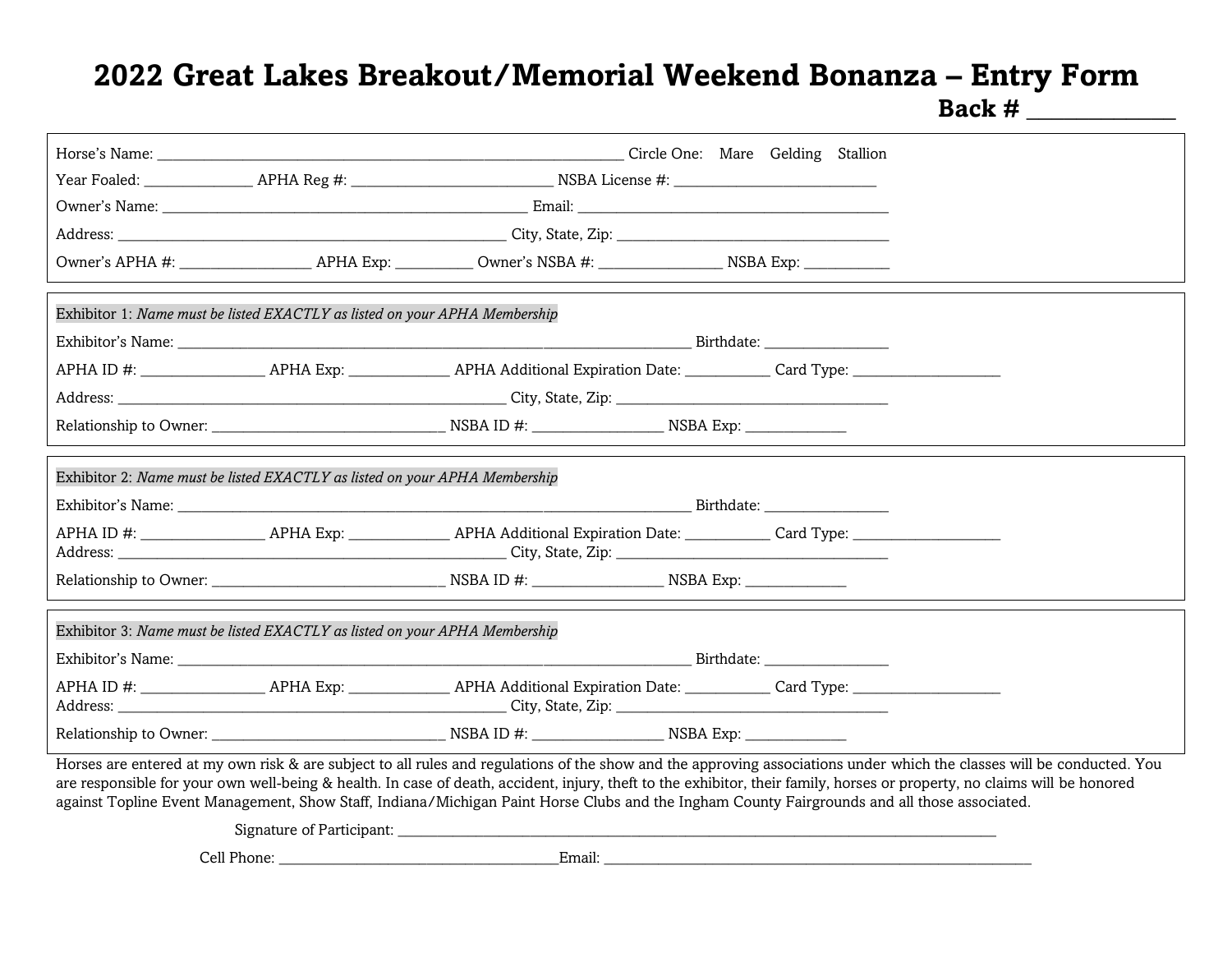We do not charge for scratches, enter everything and scratch as needed.

GLB – Friday/Saturday Round 1 of classes, MWB – Sunday/Monday Round 2 of classes

Place the Exhibitor  $# (1, 2, 3, 4)$  in the box for each round you want to show.

| GLB MWB | NSBA | <b>Class Name</b>                                   | GLB | MWB | <b>NSBA</b> | <b>Class Name</b>                                 |
|---------|------|-----------------------------------------------------|-----|-----|-------------|---------------------------------------------------|
|         |      | 1/501. Amateur Ranch Riding & NSBA                  |     |     |             | 39/539. Amateur Hunt Seat Equitation & NSBA       |
|         |      | 2/502. Amateur SPB Ranch Riding & NSBA              |     |     |             | 40/540. Masters Amateur Equitation & NSBA         |
|         |      | 3/503. Youth Ranch Riding & NSBA                    |     |     |             | 41/541. Novice Youth Hunt Seat Equitation & NSBA  |
|         |      | 4/504. Youth SPB Ranch Riding & NSBA                |     |     |             | 42/542. Youth Hunt Seat Equitation 13 & U & NSBA  |
|         |      | 5/505. Ranch Riding & NSBA                          |     |     |             | 43/543. Youth Hunt Seat Equitation 18 & U & NSBA  |
|         |      | 6/506. SPB Ranch Riding & NSBA                      |     |     |             | 44/544. Youth SPB Equitation 18 & U & NSBA        |
|         |      | 7. Amateur Ranch Rail Pleasure                      |     |     |             | 45/545. Amateur Yearling In Hand Trail & NSBA     |
|         |      | 8. Amateur SPB Ranch Rail Pleasure                  |     |     |             | 46/546. Amateur SPB Yearling In Hand Trail & NSBA |
|         |      | 9. Youth Ranch Rail Pleasure                        |     |     |             | 47/547. Open Yearling In Hand Trail & NSBA        |
|         |      | 10. Youth SPB Ranch Rail Pleasure                   |     |     |             | 48/548. SPB Open Yearling In Hand Trail & NSBA    |
|         |      | 11. Ranch Rail Pleasure                             |     |     |             | 49/549. Amateur 2 Year Old In Hand Trail & NSBA   |
|         |      | 12. SPB Ranch Rail Pleasure                         |     |     |             | 50/550. Amateur SPB 2 YO In Hand Trail & NSBA     |
|         |      | 13/513. Amateur W-T Hunter Under Saddle & NSBA      |     |     |             | 51/551. Open 2 Year Old In Hand Trail & NSBA      |
|         |      | 14/514. Amateur W-T Hunt Seat Equitation & NSBA     |     |     |             | 52/552. SPB Open 2 Year Old In Hand Trail & NSBA  |
|         |      | 15/515. Amateur SPB W-T Hunter Under Saddle & NSBA  |     |     |             | 53/553. Youth W-T Trail 5-10 YO & NSBA            |
|         |      | 16/516. Amateur SPB W-T Equitation & NSBA           |     |     |             | 54/554. Youth SPB W-T Trail 5-10 YO & NSBA        |
|         |      | 17/517. Youth W-T HUS 5-10 YO & NSBA                |     |     |             | 55/555. Youth W-T Trail 11-18 YO & NSBA           |
|         |      | 18/518. Youth W-T HS Equitation 5-10 YO & NSBA      |     |     |             | 56/556. Youth SPB W-T Trail 11-18 YO & NSBA       |
|         |      | 19/519. Youth SPB WT HUS 5-10 YO & NSBA             |     |     |             | 57/557. Amateur W-T Trail & NSBA                  |
|         |      | 20/520. Youth SPB WT Equitation 5-10 YO & NSBA      |     |     |             | 58/558. Amateur SPB W-T Trail & NSBA              |
|         |      | 21/521. Youth W-T HUS 11-18 YO & NSBA               |     |     |             | 59/559. Green Trail & NSBA                        |
|         |      | 22/522. Youth W-T HS Equitation 11-18 YO & NSBA     |     |     |             | 60/560. Novice Amateur Trail & NSBA               |
|         |      | 23/523. Youth SPB WT HUS 11-18 YO & NSBA            |     |     |             | 61/561. Amateur Trail & NSBA                      |
|         |      | 24/524. Youth SPB WT Equitation 11-18 YO & NSBA     |     |     |             | 62/562. Amateur SPB Trail & NSBA                  |
|         |      | 25/525. Green Hunter Under Saddle & NSBA            |     |     |             | 63/563. Masters Amateur Trail & NSBA              |
|         |      | 26/526. Novice Amateur Hunter Under Saddle & NSBA   |     |     |             | 64/564. Novice Youth Trail & NSBA                 |
|         |      | 27/527. Amateur SPB Hunter Under Saddle & NSBA      |     |     |             | 65/565. Youth Trail 13 & Under & NSBA             |
|         |      | 28/528. Amateur Hunter Under Saddle & NSBA          |     |     |             | 66/566. Youth Trail 18 & Under & NSBA             |
|         |      | 29/529. Masters Amateur Hunter Under Saddle & NSBA  |     |     |             | 67/567. Youth SPB Trail 18 & Under & NSBA         |
|         |      | 30/530. Junior Hunter Under Saddle & NSBA           |     |     |             | 68/568. Trail & NSBA                              |
|         |      | 31/531. Novice Youth Hunter Under Saddle & NSBA     |     |     |             | 69/569. SPB Trail & NSBA                          |
|         |      | 32/532. Youth Hunter Under Saddle 13 & Under & NSBA |     |     |             | 70/570. Green Western Riding & NSBA               |
|         |      | 33/533. Youth Hunter Under Saddle 18 & Under & NSBA |     |     |             | 71/571. Amateur Western Riding & NSBA             |
|         |      | 34/534. Youth SPB Hunter Under Saddle 18 & U & NSBA |     |     |             | 72/572. Amateur SPB Western Riding & NSBA         |
|         |      | 35/535. Senior Hunter Under Saddle & NSBA           |     |     |             | 73/573. Youth Western Riding 18 & u & NSBA        |
|         |      | 36/536. SPB Hunter Under Saddle & NSBA              |     |     |             | 74/574. Youth SPB Western Riding & NSBA           |
|         |      | 37/537. Novice Amateur Hunt Seat Equitation & NSBA  |     |     |             | 75/575. Western Riding & NSBA                     |
|         |      | 38/538. Amateur SPB Hunt Seat Equitation            |     |     |             | 76/576. SPB Western Riding & NSBA                 |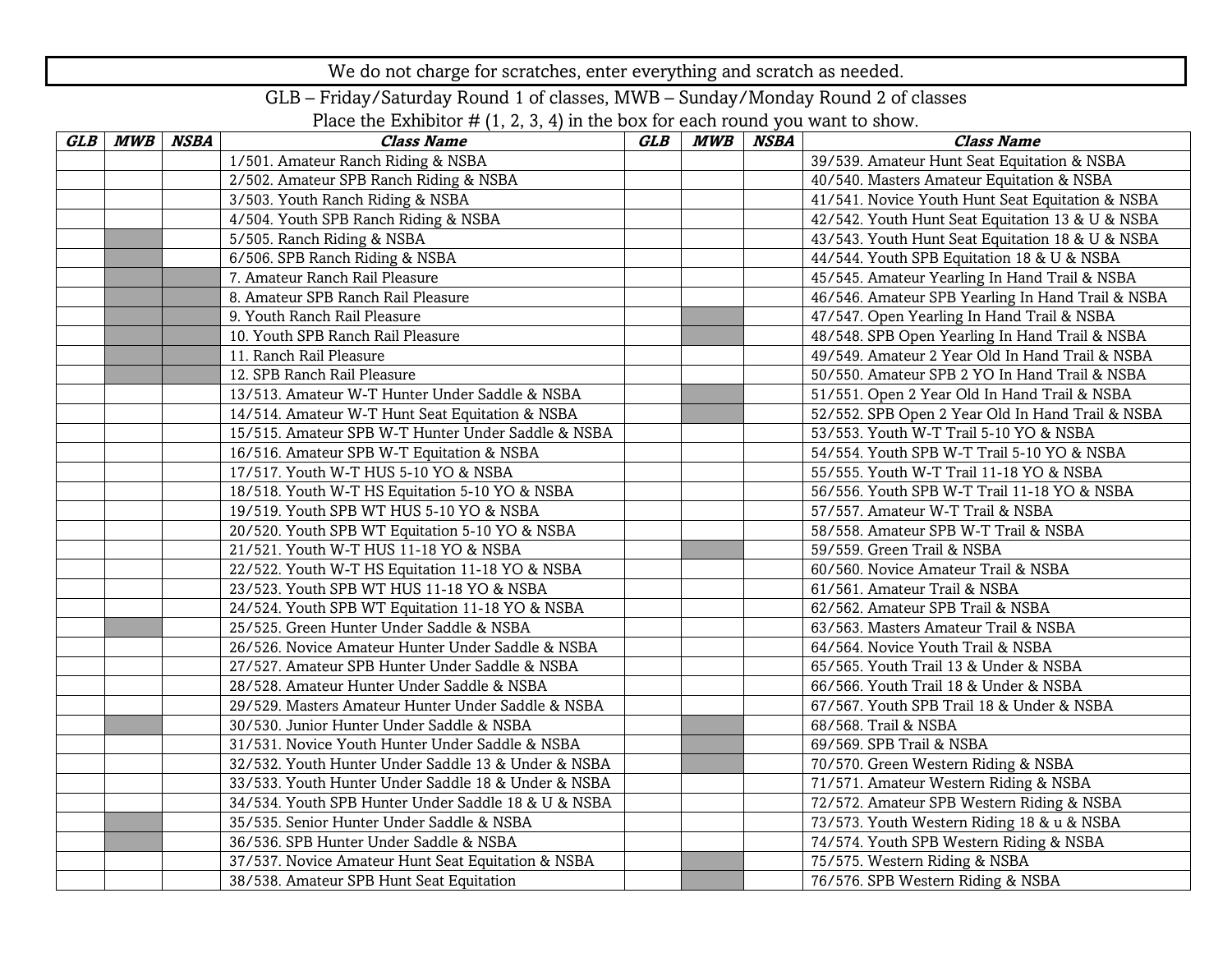| GLB | MWB NSBA | <b>Class Name</b>                                 | GLB | <b>MWB</b> | NSBA | <b>Class Name</b>                                 |
|-----|----------|---------------------------------------------------|-----|------------|------|---------------------------------------------------|
|     |          | 77/577. Amateur W-T Western Pleasure & NSBA       |     |            |      | 119/619. Novice Youth Showmanship & NSBA          |
|     |          | 78/578. Amateur W-T Horsemanship & NSBA           |     |            |      | 120/620. Youth Showmanship 13 & under & NSBA      |
|     |          | 79/579. Amateur SPB W-T Western Pleasure & NSBA   |     |            |      | 121/621. Youth Showmanship 18 & under & NSBA      |
|     |          | 80/580. Amateur SPB W-T Horsemanship & NSBA       |     |            |      | 123/623. Youth SPB Showmanship & NSBA             |
|     |          | 81/581. Youth WT Western Pleasure 5-10 YO & NSBA  |     |            |      | 124. Amateur SPB Geldings - All Ages              |
|     |          | 82/582. Youth W-T Horsemanship 5-10 YO & NSBA     |     |            |      | 125/625. Amateur Performance SPB Geldings & NSBA  |
|     |          | 83/583. Youth SPB WT W. Pleasure 5-10 YO & NSBA   |     |            |      | 129. Amateur Geldings                             |
|     |          | 84/584. Youth SPB WT Horsemanship 5-10 YO & NSBA  |     |            |      | 130/630. Amateur Performance Geldings & NSBA      |
|     |          | 85/585. Youth WT Western Pleasure 11-18 YO & NSBA |     |            |      | 133. Youth SPB Geldings - All Ages                |
|     |          | 86/586. Youth W-T Horsemanship 11-18 YO & NSBA    |     |            |      | 134/634. Youth Performance SPB Geldings & NSBA    |
|     |          | 87/587. Youth SPB WT W. Pleasure 11-18 YO & NSBA  |     |            |      | 137. Youth Geldings                               |
|     |          | 88/588. Youth SPB WT Horsemanship 11-18 YO & NSBA |     |            |      | 138/638. Youth Performance Geldings & NSBA        |
|     |          | 89/589. Green Western Pleasure & NSBA             |     |            |      | 141. SPB Geldings - all ages                      |
|     |          | 90/590. Novice Amateur Western Pleasure & NSBA    |     |            |      | 142/642. SPB Performance Geldings & NSBA          |
|     |          | 91/591. Amateur SPB Western Pleasure & NSBA       |     |            |      | 145. Yearling Geldings                            |
|     |          | 92/592. Amateur Western Pleasure & NSBA           |     |            |      | 146. 2-year-old Geldings                          |
|     |          | 93/593. Masters Amateur Western Pleasure & NSBA   |     |            |      | 147. 3-year-old Geldings                          |
|     |          | 94/594. Junior Western Pleasure & NSBA            |     |            |      | 148. Aged Geldings                                |
|     |          | 95/595. Novice Youth Western Pleasure & NSBA      |     |            |      | 149/649. Performance Geldings & NSBA              |
|     |          | 96/596. Youth Western Pleasure 13 & U & NSBA      |     |            |      | 152. Amateur SPB Mares - All Ages                 |
|     |          | 97/597. Youth Western Pleasure 18 & U & NSBA      |     |            |      | 153/653. Amateur Performance SPB Mares & NSBA     |
|     |          | 98/598. Youth SPB Western Pleasure & NSBA         |     |            |      | 156. Amateur Mares - all ages                     |
|     |          | 99/599. Senior Western Pleasure & NSBA            |     |            |      | 157/657. Amateur Performance Mares & NSBA         |
|     |          | 100/600. SPB Western Pleasure & NSBA              |     |            |      | 160. Youth SPB Mares - All Ages                   |
|     |          | 101/601. Novice Amateur Horsemanship & NSBA       |     |            |      | 161/661. Youth Performance SPB Mares & NSBA       |
|     |          | 102/602. Amateur SPB Horsemanship & NSBA          |     |            |      | 164. Youth Mares - all ages                       |
|     |          | 103/603. Amateur Horsemanship & NSBA              |     |            |      | 165/665. Youth Performance Mares & NSBA           |
|     |          | 104/604. Masters Amateur Horsemanship & NSBA      |     |            |      | 167. SPB Mares - all ages                         |
|     |          | 105/605. Novice Youth Horsemanship & NSBA         |     |            |      | 168/668. SPB Performance Mares & NSBA             |
|     |          | 106/606. Youth Horsemanship 13 & Under & NSBA     |     |            |      | 171. Yearling Mares                               |
|     |          | 107/607. Youth Horsemanship 18 & Under & NSBA     |     |            |      | 172. 2-year-old Mares                             |
|     |          | 108/608. Youth SPB Horsemanship 18 & Under & NSBA |     |            |      | 173. 3-year-old Mares                             |
|     |          | 109/609. Novice Amateur Showmanship & NSBA        |     |            |      | 174. Aged Mares                                   |
|     |          | 110/610. Amateur SPB Showmanship & NSBA           |     |            |      | 175/675. Performance Mares & NSBA                 |
|     |          | 111/611. Amateur Showmanship & NSBA               |     |            |      | 178. Amateur SPB Stallions - All Ages             |
|     |          | 112/612. Masters Amateur Showmanship & NSBA       |     |            |      | 179/679. Amateur Performance SPB Stallions & NSBA |
|     |          | 113/613. Amateur W-T Showmanship & NSBA           |     |            |      | 182. Amateur Stallions - All Ages                 |
|     |          | 114/614. Amateur SPB W-T Showmanship & NSBA       |     |            |      | 184/684. Amateur Performance Stallions & NSBA     |
|     |          | 115/615. Youth W-T Showmanship 5-10 YO & NSBA     |     |            |      | 187. SPB Stallions - all ages                     |
|     |          | 116/616. Youth SPB WT Showmanship 5-10 YO & NSBA  |     |            |      | 188/688. SPB Performance Stallions & NSBA         |
|     |          | 117/617. Youth W-T Showmanship 11-18 YO & NSBA    |     |            |      | 191. Yearling Stallions                           |
|     |          | 118/618. Yth SPB WT Showmanship 11-18 YO & NSBA   |     |            |      | 192. 2-year-old Stallions                         |